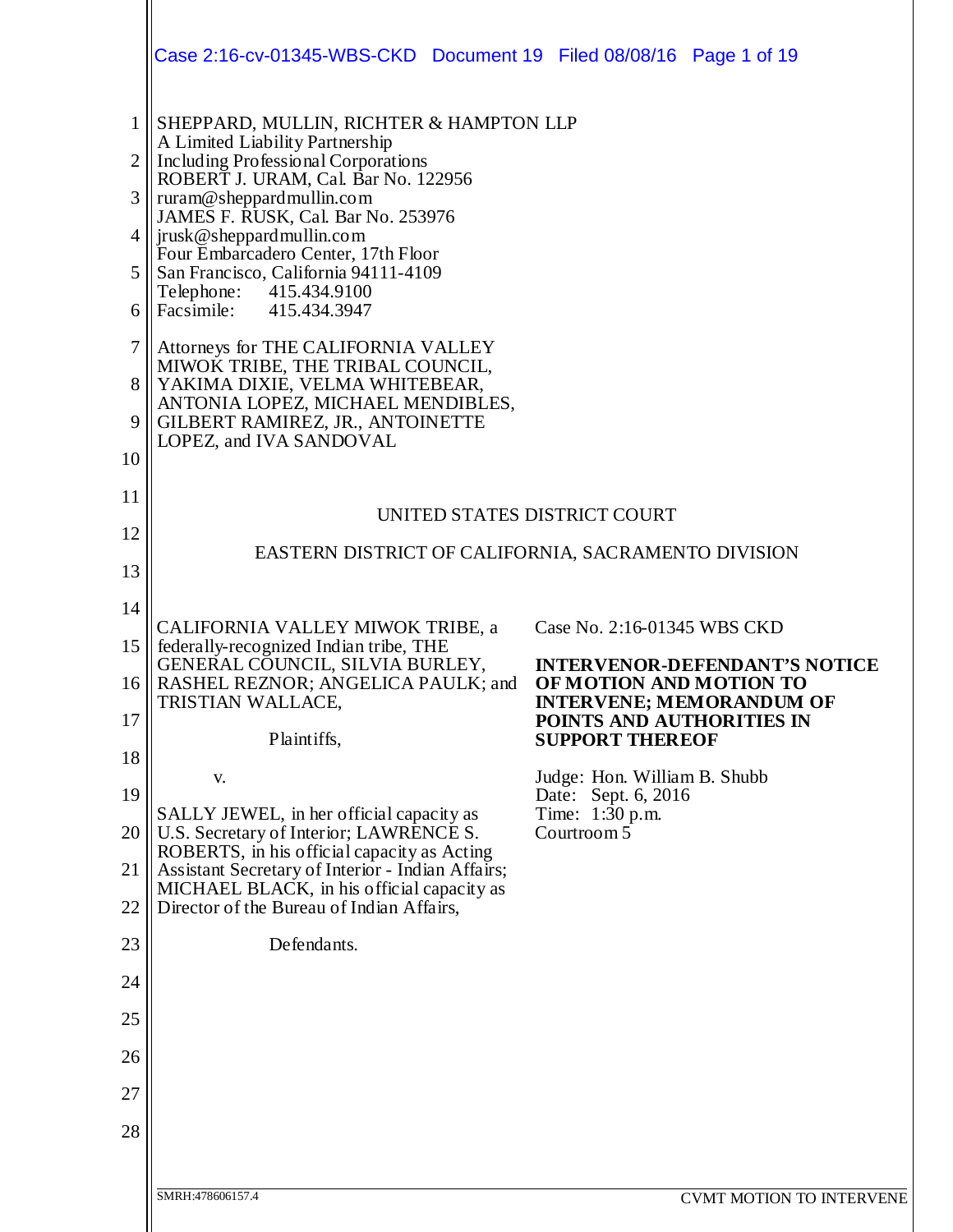| 1              |      |                 | <b>TABLE OF CONTENTS</b>                                                     |             |
|----------------|------|-----------------|------------------------------------------------------------------------------|-------------|
| 2              |      |                 |                                                                              | <b>Page</b> |
| 3              |      |                 |                                                                              |             |
| $\overline{4}$ | Ī.   |                 |                                                                              |             |
| 5              | П.   |                 |                                                                              |             |
| 6              | III. |                 |                                                                              |             |
| 7              | IV.  |                 |                                                                              |             |
| 8              |      | A.              |                                                                              |             |
| 9<br>10        |      | <b>B.</b>       | The district court in Miwok III found it appropriate to include both parties |             |
| 11             |      | $\mathcal{C}$ . |                                                                              |             |
| 12             |      | D.              |                                                                              |             |
| 13             |      | E.              |                                                                              |             |
| 14             |      | F.              | Federal defendants cannot adequately represent Intervenors' interests 12     |             |
| 15             |      | G.              | In the alternative, proposed Intervenors satisfy the standard for permissive |             |
| 16<br>17       | ٧.   |                 | CONCLUSION                                                                   |             |
| 18             |      |                 | <b>Attachments</b>                                                           |             |
| 19             |      |                 | Declaration of Robert Uram including Exhibit A, Tribal Recognition Request   |             |
| 20             |      |                 | Declaration of James Rusk                                                    |             |
| 21             |      |                 | Declaration of Yakima Dixie                                                  |             |
| 22             |      |                 | Declaration of Velma WhiteBear                                               |             |
| 23             |      |                 | Declaration of Antonia Lopez                                                 |             |
| 24             |      |                 | Declaration of Michael Mendibles                                             |             |
| 25             |      |                 | Declaration of Gilbert Ramirez, Jr.                                          |             |
| 26             |      |                 | Declaration of Antoinette Lopez                                              |             |
| 27             |      |                 | Declaration of Iva Sandoval                                                  |             |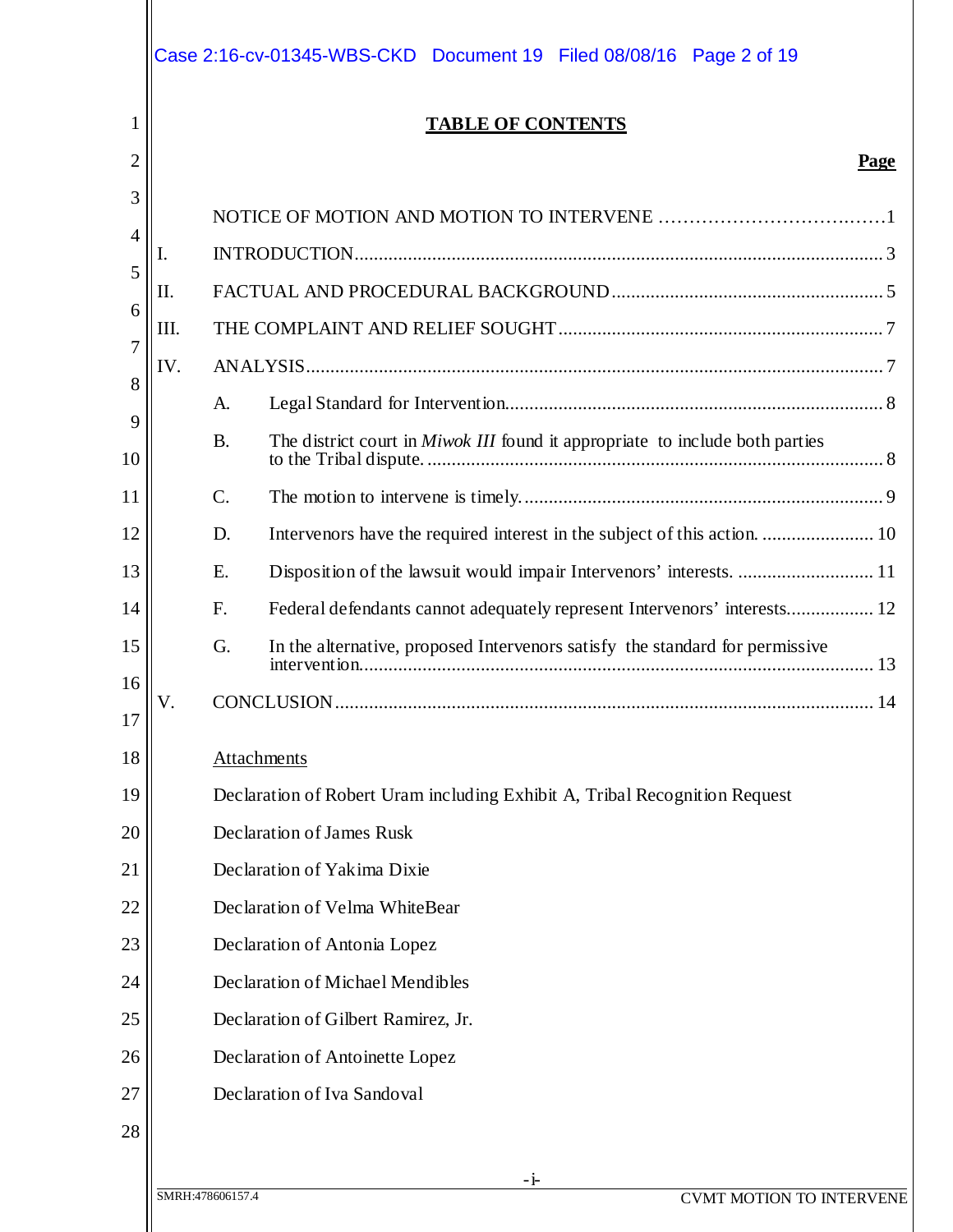|          | Case 2:16-cv-01345-WBS-CKD Document 19 Filed 08/08/16 Page 3 of 19                                                                    |  |
|----------|---------------------------------------------------------------------------------------------------------------------------------------|--|
|          |                                                                                                                                       |  |
| 1        |                                                                                                                                       |  |
| 2        | <b>TABLE OF AUTHORITIES</b>                                                                                                           |  |
| 3        | Page(s)                                                                                                                               |  |
| 4        | Federal Cases                                                                                                                         |  |
| 5        | California ex rel. Lockyer v. United States                                                                                           |  |
| 6        | California Valley Miwok Tribe v. Jewell                                                                                               |  |
| 7        |                                                                                                                                       |  |
| 8        | California Valley Miwok Tribe v. USA                                                                                                  |  |
| 9        | Californians for Safe & Competitive Dump Truck Transp. v. Mendonca                                                                    |  |
| 10       |                                                                                                                                       |  |
| 11       | Cherokee Nation of Oklahoma v. Babbitt                                                                                                |  |
| 12       |                                                                                                                                       |  |
| 13       | Citizens for Balanced Use v. Montana Wilderness Assn.                                                                                 |  |
| 14       | County of Orange v. Air California                                                                                                    |  |
| 15       |                                                                                                                                       |  |
| 16       | VMT v. Salazar                                                                                                                        |  |
| 17       |                                                                                                                                       |  |
| 18       | CVMT v. Salazar                                                                                                                       |  |
| 19       | Idaho Farm Bureau Federation v. Babbitt                                                                                               |  |
| 20       |                                                                                                                                       |  |
| 21       | Kootenai Tribe of Idaho v. United States Forest Serv.<br>313 F.3d 1094 (9th Cir. 2002), abrogated on other grounds by Wilderness Soc. |  |
| 22       |                                                                                                                                       |  |
| 23       | Northwest Forest Resource Council v. Glickman                                                                                         |  |
| 24       |                                                                                                                                       |  |
| 25<br>26 | Sierra Club v. EPA<br>995 F.2d 1478 (9th Cir. 1993), abrogated on other grounds by Wilderness Soc.                                    |  |
| 27       |                                                                                                                                       |  |
| 28       | Southwest Center for Biological Diversity v. Berg                                                                                     |  |
|          |                                                                                                                                       |  |
|          | $-ii-$<br><b>CVMT MOTION TO INTERVENE</b><br>SMRH:478606157.4                                                                         |  |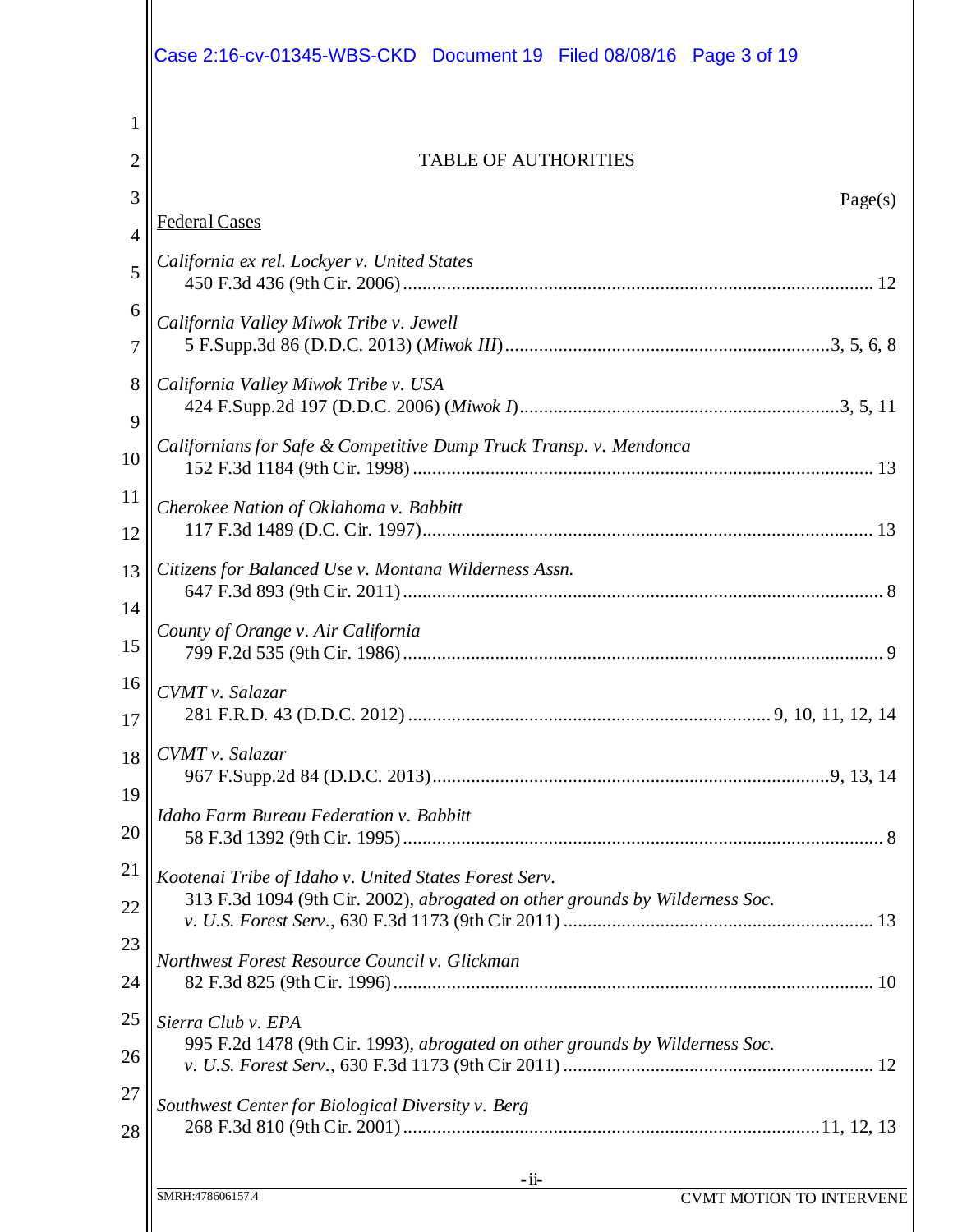|                                | Case 2:16-cv-01345-WBS-CKD Document 19 Filed 08/08/16 Page 4 of 19     |
|--------------------------------|------------------------------------------------------------------------|
| $\mathbf{1}$<br>$\overline{2}$ | Trbovich v. United Mine Workers<br>United States v. Los Angeles        |
| 3                              |                                                                        |
| $\overline{4}$<br>5            | United States v. Oregon                                                |
| 6<br>7                         | Venegas v. Skaggs<br>867 F.2d 527 (9th Cir. 1989), aff'd, 495 U.S. 82, |
| 8<br>9                         | Wilderness Society v. U.S. Forest Service                              |
| 10                             | Federal: Statutes, Rules, Regulations, Constitutional Provisions       |
| 11                             |                                                                        |
| 12                             |                                                                        |
| 13                             |                                                                        |
| 14                             |                                                                        |
| 15                             |                                                                        |
| 16                             |                                                                        |
| 17                             |                                                                        |
| 18                             |                                                                        |
| 19                             | <b>Other Authorities</b>                                               |
| 20<br>21                       |                                                                        |
| 22                             |                                                                        |
| 23                             |                                                                        |
| 24                             |                                                                        |
| 25                             |                                                                        |
| 26                             |                                                                        |
| 27                             |                                                                        |
| 28                             |                                                                        |
|                                | $-iii$                                                                 |
|                                | SMRH:478606157.4<br>CVMT MOTION TO INTERVENE                           |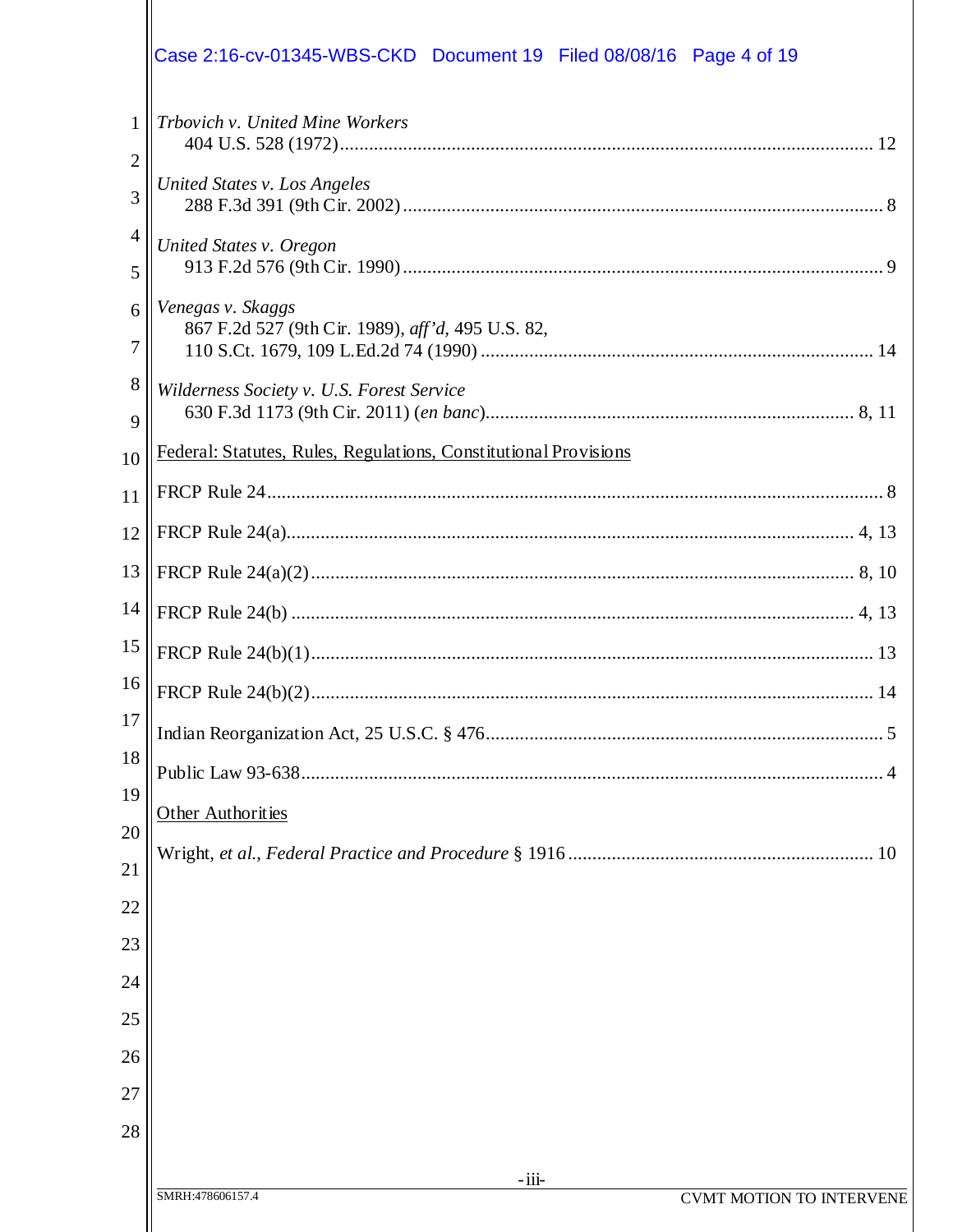21

22

#### **NOTICE OF MOTION AND MOTION TO INTERVENE**

#### 2 TO ALL PARTIES AND THEIR ATTORNEYS OF RECORD:

3 4 5 6 7 8 9 10 11 PLEASE TAKE NOTICE that on September 6, 2016, at 1:30 p.m. or as soon thereafter as counsel may be heard by the above-entitled Court, located in Courtroom 5, 501 I Street, 14th Floor, Sacramento, California 95814, the Honorable William B. Shubb, United States District Court Judge, will hold a hearing on the motion to intervene in this action by the California Valley Miwok Tribe, its Tribal Council, and Council members Yakima Dixie, Velma WhiteBear, Antonia Lopez, Michael Mendibles, Gilbert Ramirez, Jr., Antoinette Lopez and Iva Sandoval. As described in the Declaration of James Rusk, counsel for Defendants has stated Defendants do not oppose intervention. Counsel for Plaintiffs has not responded to inquiries whether Plaintiffs oppose intervention.

12 13 14 15 16 This motion is made pursuant to Rule 24 of the Federal Rules of Civil Procedure. The proposed Intervenors have significant protectable interests that relate directly to the Assistant Secretary – Indian Affairs' decision challenged in this action. As a practical matter, resolution of this action without proposed Intervenors' participation would impair their ability to protect their interests, which cannot be adequately represented by the existing parties.

17 18 19 20 Intervenors have filed their proposed Opposition to Plaintiffs' Motion for an Order Staying AS-IA's December 30, 2015 Decision concurrently with this motion. If the Court grants intervention, proposed Intervenors will file their Answer in Intervention within the time allowed for Defendants to answer the First Amended Complaint.

23 24 25 26 27 28 -1- SMRH:478606157.4 CVMT MOTION TO INTERVENE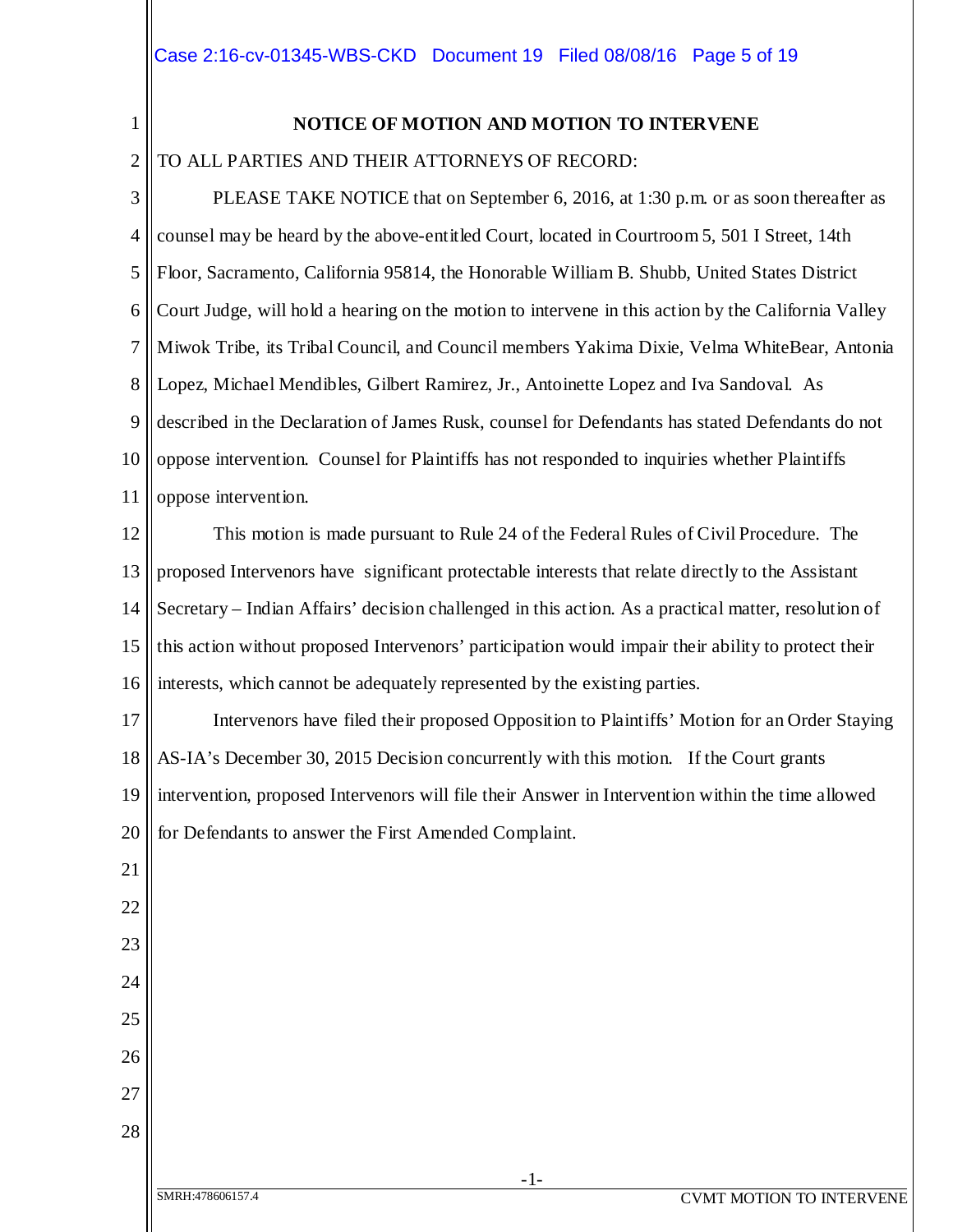# $\bigg\vert$ Case 2:16-cv-01345-WBS-CKD Document 19 Filed 08/08/16 Page 6 of 19

| $\mathbf{1}$   |                           | This motion is based on this Notice, the accompanying Memorandum of Points and                      |
|----------------|---------------------------|-----------------------------------------------------------------------------------------------------|
| $\overline{2}$ |                           | Authorities, the supporting Declarations of Robert Uram, James Rusk, Yakima Dixie, Velma            |
| 3              |                           | WhiteBear, Antonia Lopez, Michael Mendibles, Gilbert Ramirez, Jr., Antoinette Lopez, and Iva        |
| $\overline{4}$ |                           | Sandoval, on all matters which this Court may judicially notice, and on all other matters presented |
| 5              | at or before the hearing. |                                                                                                     |
| 6              |                           |                                                                                                     |
| 7              | <b>August 8, 2016</b>     | Respectfully submitted,                                                                             |
| 8              |                           | Robert J. Uram<br>James F. Rusk                                                                     |
| 9              |                           | SHEPPARD MULLIN RICHTER<br>& HAMPTON, LLP                                                           |
| 10             |                           | Attorneys for Intervenor-Defendants                                                                 |
| 11             |                           |                                                                                                     |
| 12             |                           | By /s/ James F. Rusk<br><b>JAMES F. RUSK</b>                                                        |
| 13             |                           |                                                                                                     |
| 14             |                           |                                                                                                     |
| 15             |                           |                                                                                                     |
| 16             |                           |                                                                                                     |
| 17             |                           |                                                                                                     |
| 18             |                           |                                                                                                     |
| 19             |                           |                                                                                                     |
| 20             |                           |                                                                                                     |
| 21             |                           |                                                                                                     |
| 22             |                           |                                                                                                     |
| 23             |                           |                                                                                                     |
| 24             |                           |                                                                                                     |
| 25             |                           |                                                                                                     |
| 26             |                           |                                                                                                     |
| 27             |                           |                                                                                                     |
| 28             |                           |                                                                                                     |
|                |                           | $-2-$                                                                                               |
|                | SMRH:478606157.4          | <b>CVMT MOTION TO INTERVENE</b>                                                                     |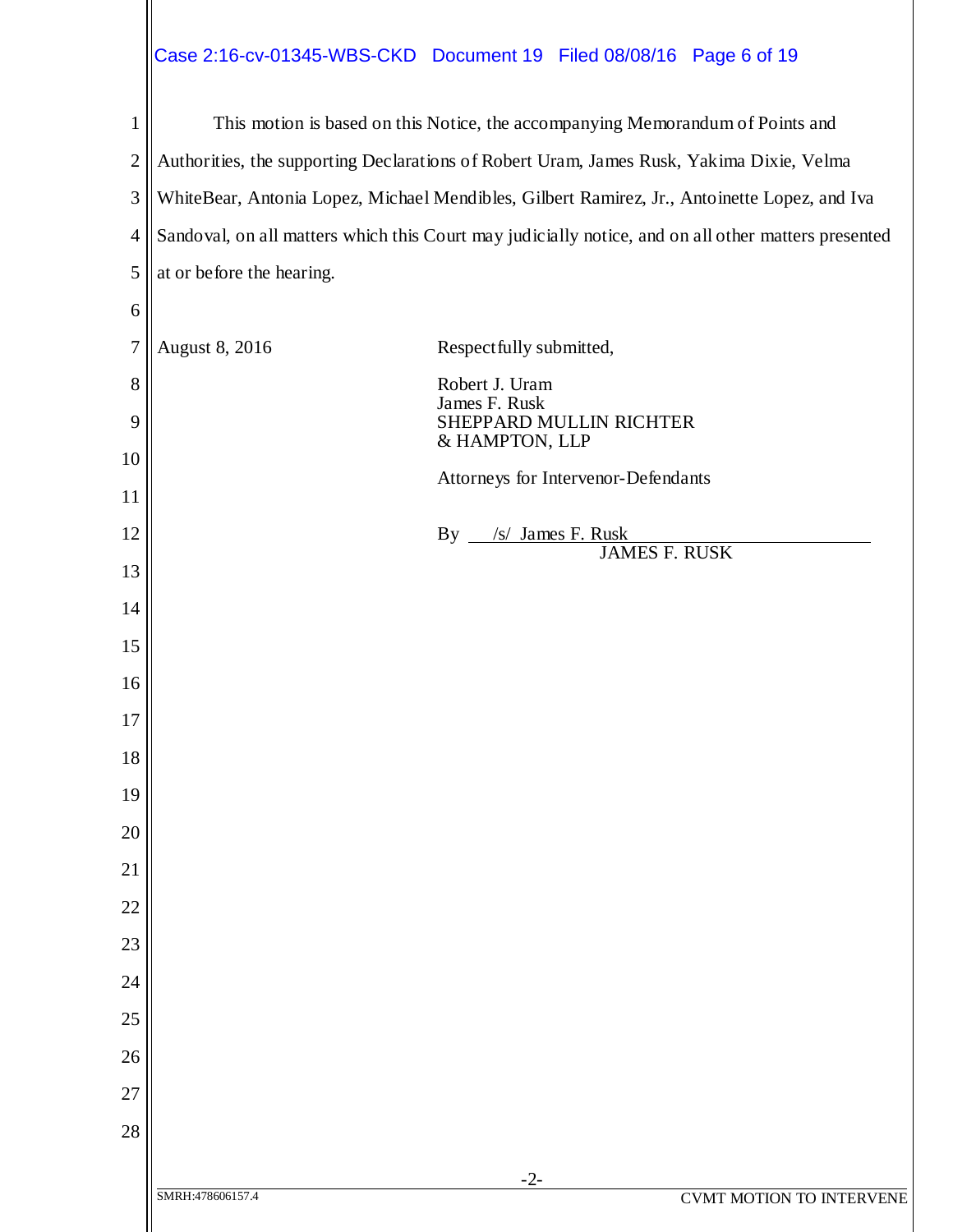#### **MEMORANDUM OF POINTS AND AUTHORITIES**

#### 2 **I. INTRODUCTION**

3 4 5 6 7 8 9 10 11 The California Valley Miwok Tribe (Tribe) is a federally recognized Indian tribe located in Sheepranch, California, in Calaveras County. The Intervenor Tribal Council represents the approximately 200 adult members of the Tribe and their children. The Tribe's membership ratified the Tribal Council's authority as the Tribe's governing body in a Tribal election held on July 6, 2013, in which the Tribe adopted a written Tribal constitution (2013 Constitution). The Tribal Council has applied to the federal Bureau of Indian Affairs (BIA) for federal recognition as the Tribe's government based on the 2013 election. Decl. of R. Uram, Exhibit A (Recognition Request). Individual Intervenors are the seven current members of the Tribal Council; they join individually and as members of the Tribal Council.

12 13 14 15 16 17 18 19 Plaintiffs in this action consist of Silvia Burley, her two daughters, and her granddaughter (the Burleys). They claim they and one other person (Yakima Dixie) are the only members of the Tribe and the Tribe is governed by a "general council" consisting of the Burleys.<sup>1</sup> The Burleys' complaint seeks to overturn a December 30, 2015 decision by the Department of the Interior's Assistant Secretary – Indian Affairs, Kevin Washburn, rejecting their claims (2015 Decision).<sup>2</sup> The Assistant Secretary issued the 2015 Decision on remand from a case in which the Intervenors here were plaintiffs, and the Burleys intervened as defendants. *California Valley Miwok Tribe v*. *Jewell,* 5 F.Supp.3d 86 (D.D.C. 2013) (*Miwok III*).

20 21 22 23 This action directly affects Intervenors' interests. The 2015 Decision establishes that each of the Tribe's 200 adult members, including each of the Intervenor Tribal Council members, has a right to participate in any process of "Tribal organization" — the creation of a majoritarian Tribal government that the United States will recognize. It authorizes the BIA to evaluate submissions

24

<sup>25</sup> <sup>1</sup> For litigation purposes, the Burleys currently count Yakima Dixie as the fifth member of the Tribe, but they purported to "disenroll" him in 2005 and do not include him in their purported

<sup>26</sup> tribal government. *California Valley Miwok Tribe v. USA*, 424 F.Supp.2d 197, 201 (D.D.C. 2006) (*Miwok I*).

<sup>27</sup> 28 <sup>2</sup> Assistant Secretary Washburn, the top official within the BIA, has since been replaced in that position by Acting Assistant Secretary Lawrence Roberts, who is named as a Defendant.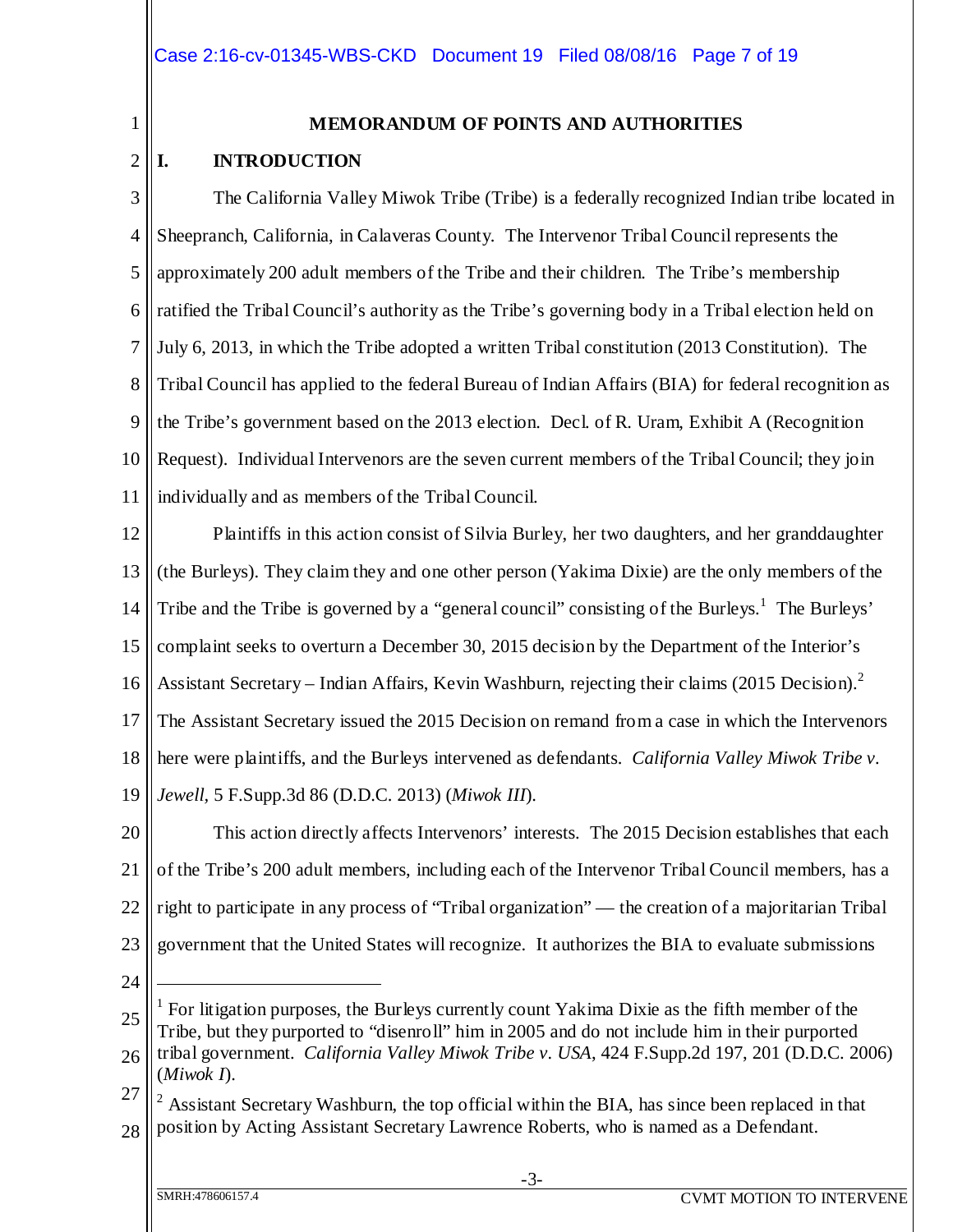#### Case 2:16-cv-01345-WBS-CKD Document 19 Filed 08/08/16 Page 8 of 19

1 2 3 from the Tribe to determine whether the process that led to adoption of the Tribe's 2013 Constitution and Tribal Council was sufficiently inclusive to allow federal recognition of that Tribal government.

4 5 6 7 8 9 10 11 12 If the Burleys succeed in overturning the 2015 Decision, each and every one of the Tribe's members will be denied their right to a government that reflects the will of the Tribal community. The Tribal Council will be denied the opportunity for federal recognition as the Tribe's governing body. The Tribe itself will continue to lack a government-to-government relationship with the United States, as it has for more than 10 years, and will not be eligible for benefits that flow from such a relationship, including the availability of federal funding under Public Law 93-638 to fund Tribal government services. The Tribe urgently needs such funding in order to provide its members with essential services such as health care, legal assistance, and economic development programs. Decl. of V. WhiteBear, ¶¶ 13-14.

13 14 15 16 17 18 19 20 The Tribe, its Tribal Council and its members have the required interest in the subject matter of this litigation, and the relief the Burleys seek would greatly impair that interest. The federal Defendants cannot adequately represent Intervenors' interest, because their institutional interests may diverge from those of the Tribe, and as recently as 2011 they accepted the Burleys' claim to be the only members of the Tribe and could do so again. This motion for intervention is timely, as federal Defendants have not entered an appearance and no dispositive motions have been filed. Intervention would be consistent with the court's ruling in *Miwok III*, first allowing intervention by the Burleys and later joining them as a party defendant.

21 22 23 Intervenors meet the standard for intervention as of right under FRCP 24(a) and should be allowed to intervene. In the alternative, Intervenors request the Court allow permissive intervention under FRCP 24(b).

24

25

26

27

28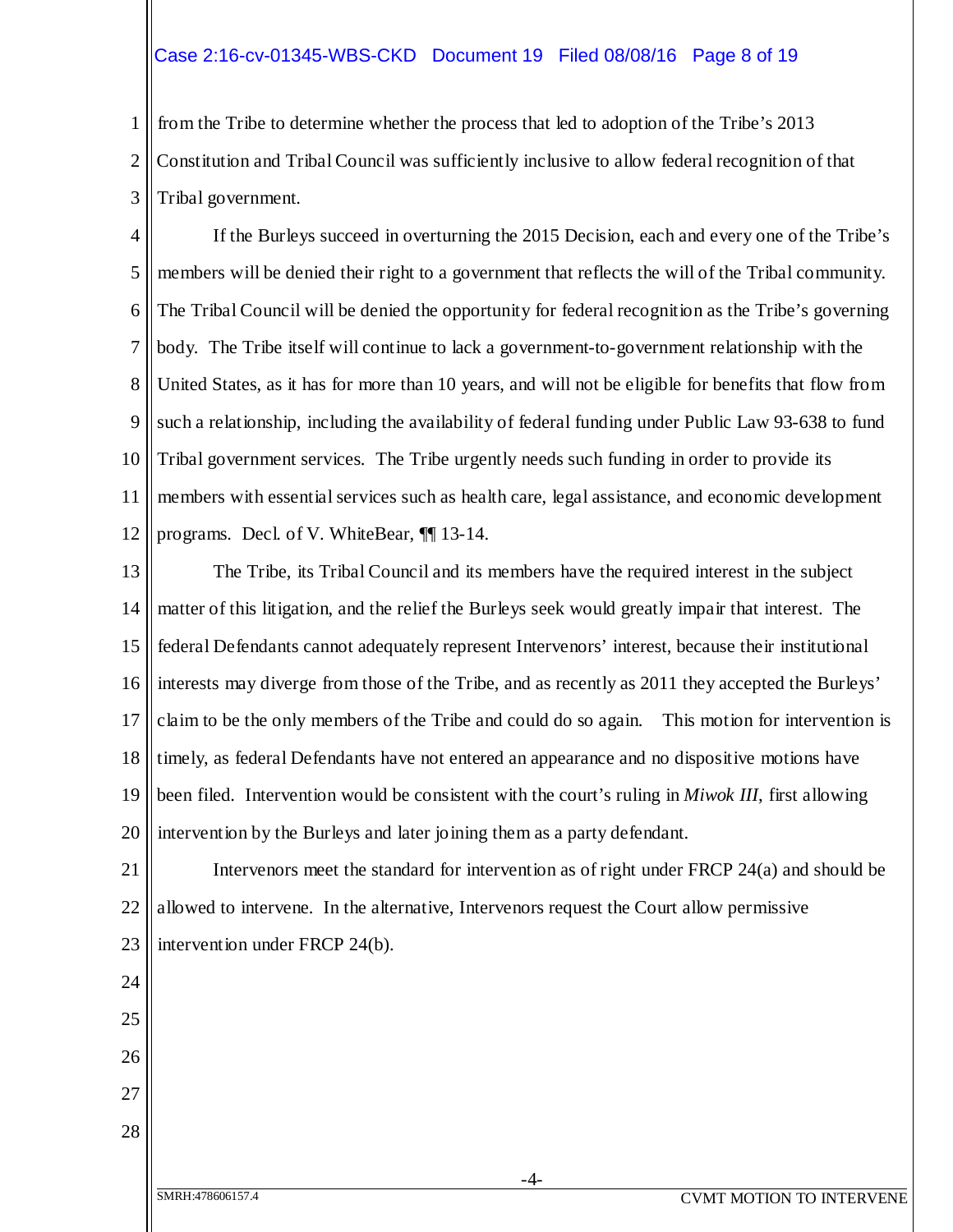### **II. FACTUAL AND PROCEDURAL BACKGROUND**

2 3 4 5 6 7 8 The history of the Tribe is well documented in the published opinions resulting from the Burleys' prior attempts to claim Tribal authority. See *California Valley Miwok Tribe v. USA*, 424 F.Supp.2d 197, 201 (D.D.C. 2006) (*Miwok I*), *affirmed, California Valley Miwok Tribe v. United States*, 515 F.3d 1262, 1263 (D.C. Cir. 2008) (*Miwok II*); *Miwok III*, *supra*, 5 F.Supp.3d 86. Intervenors' proposed opposition to the Burleys' motion for stay, filed concurrently with this motion, provides further details. For purposes of this motion, the relevant facts relate to the longrunning dispute between the Burleys and Intervenors regarding organization of the Tribe.

9 10 11 12 13 14 15 The Tribe is a federally recognized Indian tribe which in 1935 accepted the application of the Indian Reorganization Act (IRA), 25 U.S.C. § 476. *Miwok III*, 5 F.Supp.3d at 89. The IRA authorizes tribes to "organize" by adopting a constitution and government through a majoritarian process, but the Tribe did not organize at that time. *Id.* The Burleys maintain they organized the Tribe in 1998 through adoption of a document, "Resolution #GC-98-01" (the 1998 Resolution), signed by two people, and that the 1998 Resolution grants them exclusive authority to govern the Tribe and determine its membership. *Id.* at 90-91.

16 17 18 19 20 21 22 23 24 25 26 Although the BIA recognized Ms. Burley for a time as the head of an "interim Tribal Council" under the 1998 Resolution for the purpose of involving the Tribal community in Tribal organization, it rescinded that recognition in 2005 after it became clear that the Burleys had no intention of doing so and sought to limit Tribal membership to themselves. *Id.* at 93-94. The BIA informed the Burleys that it did not recognize any government for the Tribe and could only recognize a Tribal government that reflected the participation and consent of the entire Tribal community. *Id.* at 94. The Burleys sued, seeking to force the BIA to recognize their Tribal government, but the district court upheld the BIA's decision, *Miwok I*, 424 F.Supp.2d 197. The D.C. Circuit affirmed, holding that tribal organization "must reflect majoritarian values" and Burley's "antimajoritarian gambit deserves no stamp of approval from the Secretary." *Miwok II*, 515 F.3d at 1267-1268.

27 28 Following the court's decision, the Tribal Council conducted extensive outreach to the Tribal community and worked to involve all interested individuals in the process of drafting a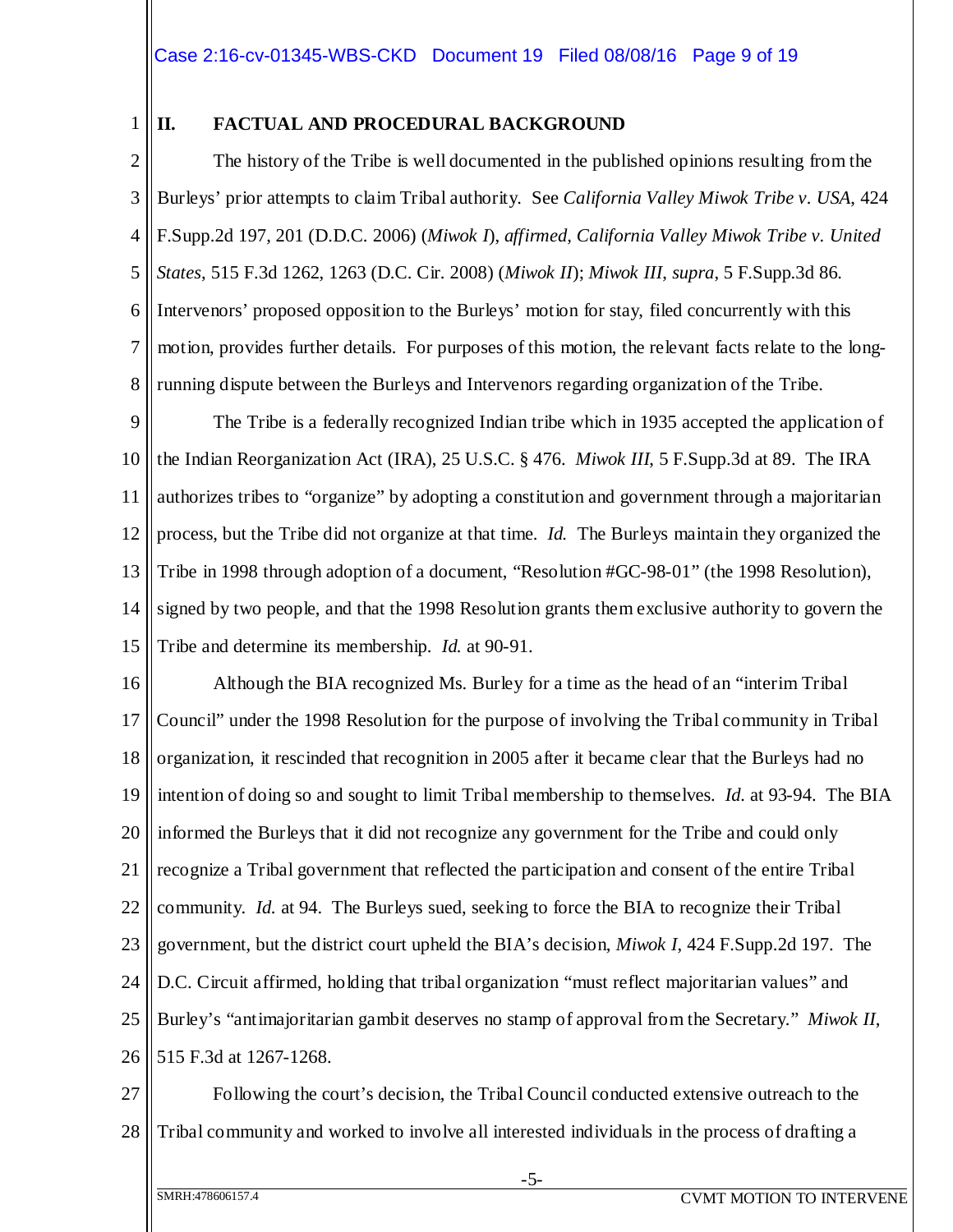#### Case 2:16-cv-01345-WBS-CKD Document 19 Filed 08/08/16 Page 10 of 19

1 2 3 4 5 6 Tribal constitution to organize the Tribe. *See* Recognition Request, p. 2. The Burleys opposed that process, filing administrative appeals to stop the BIA from assisting the Tribe. *Miwok III*, 5 F.Supp.3d at 94-95. The appeals led to a referral to the Assistant Secretary, who issued a decision on August 31, 2011 (2011 Decision) adopting the Burleys' position that the Tribe was limited to five members and governed by a "general council" created under the 1998 Resolution. *Id.* at 95.

7 8 9 10 The Intervenors in this action filed suit challenging the 2011 Decision, and the Burleys intervened. *See id.* While that case, *Miwok III*, was pending, the Tribal Council persevered in its efforts to organize the Tribe, culminating in a July 6, 2013 Tribal election in which the Tribe ratified the 2013 Constitution by a vote of 90-10. Recognition Request, p. 7.

11 12 13 14 15 16 17 18 19 20 On December 13, 2013, the district court in *Miwok III* found the 2011 Decision arbitrary and capricious and remanded to the Secretary of the Interior for reconsideration. 5 F.Supp.3d at 98-99, 101. On remand, the Assistant Secretary issued the 2015 Decision, which determined the Tribe's membership is not limited to five people and the United States does not recognize the Burleys' "general council" as representing the Tribe. It determined the United States could only represent a Tribal government adopted with the participation and consent of the entire Tribal community and identified three "Eligible Groups" of individuals, descended from known historical Tribal members, who make up that community along with the descendants of individuals named on a "1929 Census." Decl. of M. Corrales, ECF No. 11, Exhibit 4, pp. 4-5 (2015 Decision).

21 22 23 24 25 26 27 28 The 2015 Decision invited the Tribal Council to submit information to demonstrate that the Tribe's 2013 election was consistent with the standard articulated in the 2015 Decision. On April 18, 2016, the Tribal Council provided that information and asked the BIA to recognize the 2013 Constitution and Tribal Council as the Tribe's government. Recognition Request at 1. The Tribal Council's Recognition Request shows that, of 200 Eligible Group members and 1929 Census descendants eligible to participate in the 2013 election, 183 (92 percent) were members of the Eligible Groups and the other 17 were 1929 Census descendants. More than half (104) of the eligible voters participated in the 2013 election, consisting of 95 Eligible Group members and

-6-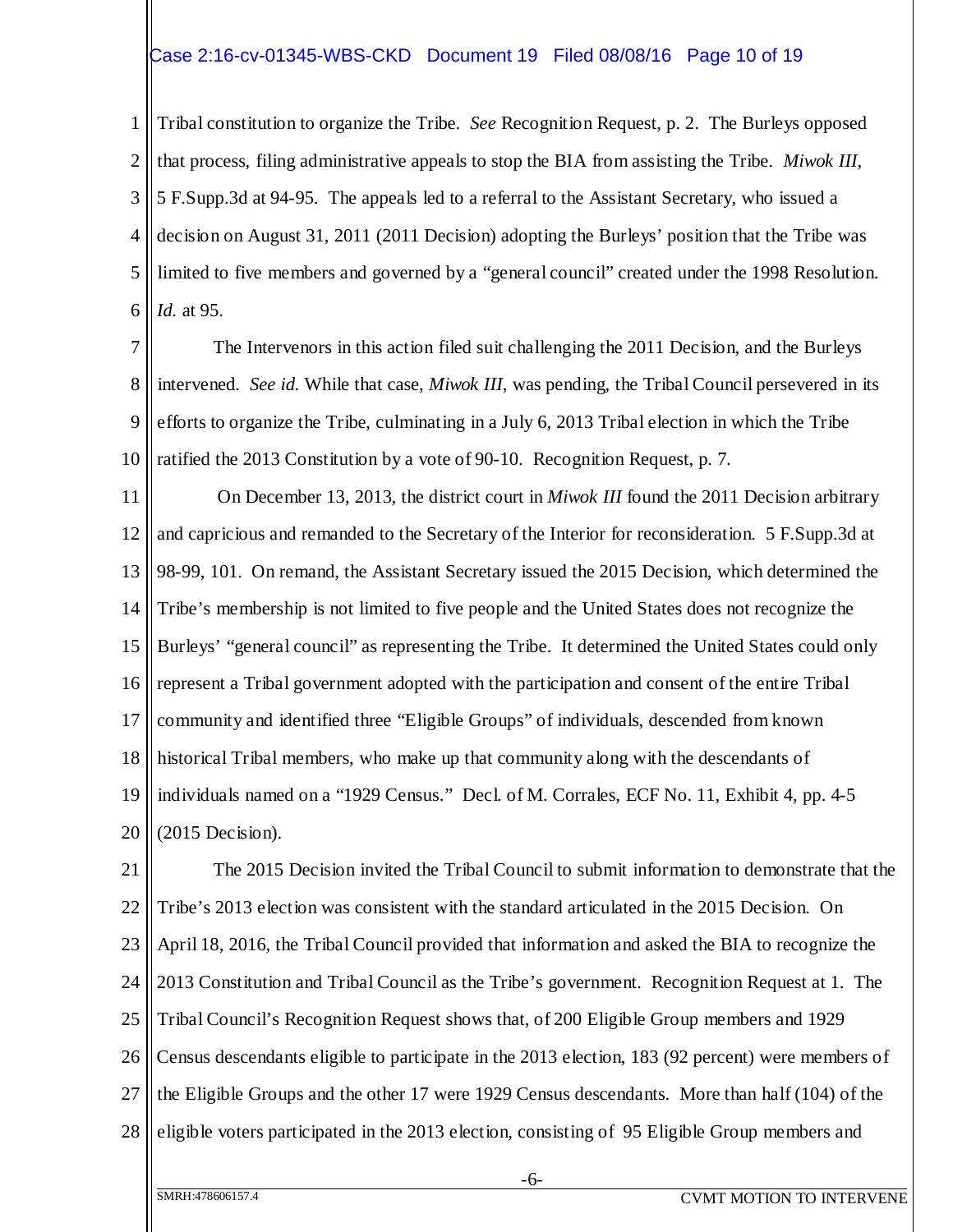1 2 3 4 nine 1929 Census descendants. They ratified the 2013 Constitution and Tribal Council by an overwhelming 90-10 majority with 4 abstentions. Recognition Request pp. 3-4, Attachment 2 pp. 3-4, 7. The 2013 Constitution recognizes all Eligible Group members and all 1929 Census descendants as eligible for membership in the Tribe. Recognition Request, Attachment 1, pp. 3-4.

5

6

The Burleys have filed a motion for stay seeking to stop the BIA from acting on the Tribe's Recognition Request. *See* Motion for Stay, ECF No. 12.

7

#### **III. THE COMPLAINT AND RELIEF SOUGHT**

8 9 10 11 12 13 14 15 16 The Burleys filed the First Amended Complaint on June 16, 2016. ECF No. 4 (FAC). In summary, the complaint alleges the 2015 Decision was arbitrary and capricious because it does not recognize the Tribe as limited to five members and does not recognize the Burleys' general council as the Tribe's government. It asks the Court to set aside the Decision and direct the BIA to recognize and resume government-to-government relations with that general council. The complaint also seeks to enjoin Defendants from implementing the 2015 Decision — including any action to allow anyone but the Burleys to participate in Tribal organization, any grant of federal funds to anyone other than the Burleys' general council, and any recognition of the Tribe's 2013 Constitution and Tribal Council. *See* FAC, pp. 44-45; Motion for Stay.

#### 17 **IV. ANALYSIS**

18 19 20 21 22 23 24 The proposed Intervenors and the Burleys share a similar interest in this litigation: the interest in obtaining federal recognition as the Tribe's government and in securing the benefits that flow from that recognition. The two sides differ primarily in that the Burleys seek to limit those benefits to themselves, while Intervenors maintain that all members of the Tribal community should share in the benefits. Because the relief the Burleys seek would necessarily impair Intervenors' interest, and the federal Defendants cannot adequately represent that interest, intervention should be allowed.

- 25
- 26
- 27
- 28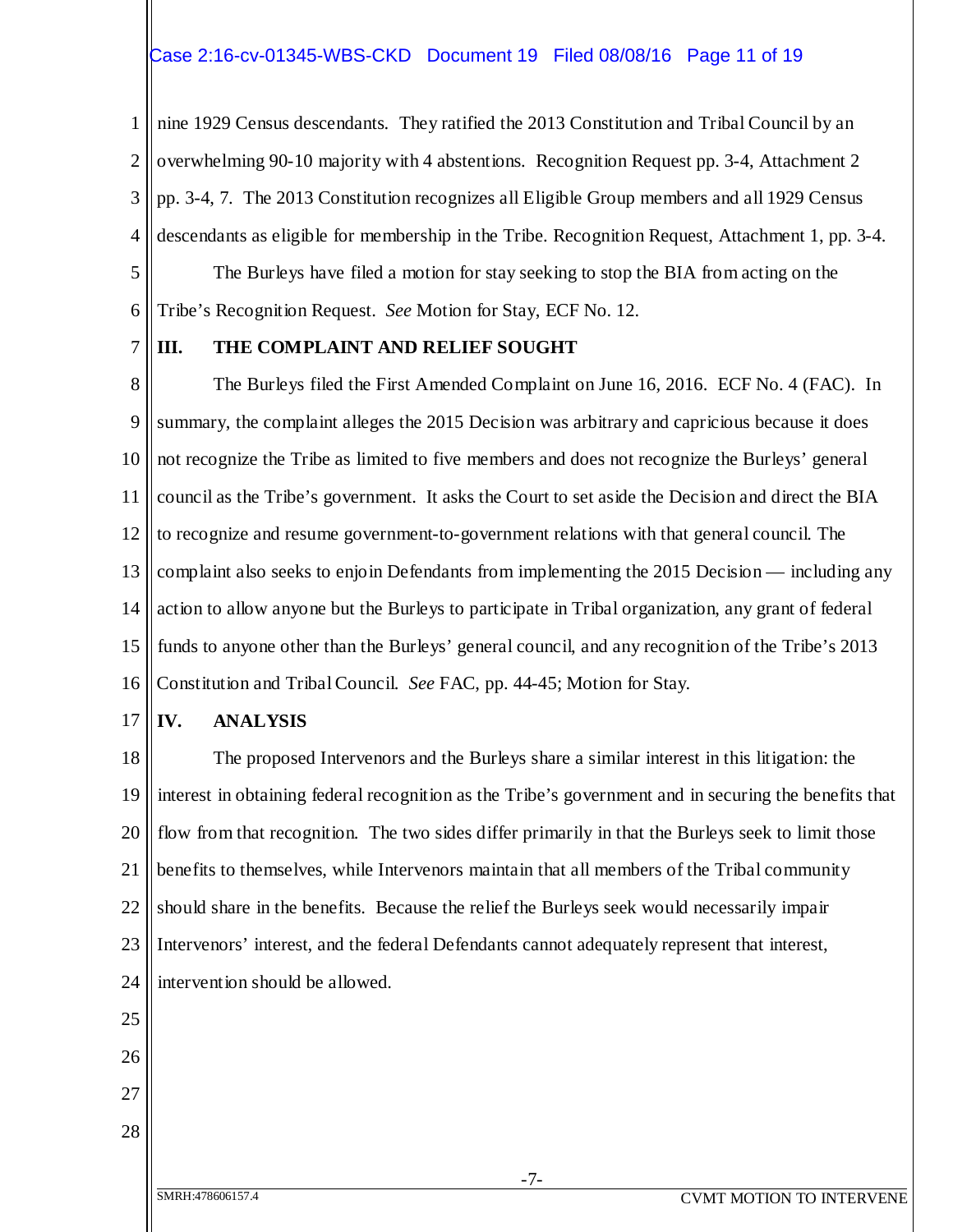## **A. Legal Standard for Intervention**

| $\mathbf{2}$   | In the absence of a federal statute conferring an unconditional right to intervene, Rule 24 of                                                                                                                            |
|----------------|---------------------------------------------------------------------------------------------------------------------------------------------------------------------------------------------------------------------------|
| 3              | the Federal Rules of Civil Procedure governs intervention in federal court. <sup>3</sup> As relevant, Rule                                                                                                                |
| $\overline{4}$ | $24(a)(2)$ provides:                                                                                                                                                                                                      |
| 5<br>6         | On timely motion, the court must permit anyone to intervene who:<br>[1] claims an interest relating to the property or transaction that is<br>the subject of the action, and is so situated that disposing of the         |
| 7              | action may as a practical matter impair or impede the movant's<br>ability to protect its interest, unless existing parties adequately<br>represent that interest.                                                         |
| 8              |                                                                                                                                                                                                                           |
| 9              | Rule 24 "is construed broadly in favor of the applicants" for intervention. <i>Idaho Farm</i>                                                                                                                             |
| 10             | Bureau Federation v. Babbitt, 58 F.3d 1392, 1397 (9th Cir. 1995); Citizens for Balanced Use v.                                                                                                                            |
| 11             | <i>Montana Wilderness Assn.</i> , 647 F.3d 893, 897 (9th Cir. 2011). Courts in the Ninth Circuit apply a                                                                                                                  |
| 12             | four-part test to determine whether to grant a motion to intervene:                                                                                                                                                       |
| 13             | $(1)$ the motion must be timely; $(2)$ the applicant must claim a<br>'significantly protectable' interest relating to the property or                                                                                     |
| 14             | transaction which is the subject of the action; $(3)$ the applicant must                                                                                                                                                  |
| 15             | be so situated that the disposition of the action may as a practical<br>matter impair or impede its ability to protect that interest; and (4) the<br>applicant's interest must be inadequately represented by the parties |
| 16             | to the action.                                                                                                                                                                                                            |
| 17             | Wilderness Society v. U.S. Forest Service, 630 F.3d 1173, 1177 (9th Cir. 2011) (en banc) (citation                                                                                                                        |
| 18             | omitted). This test is applied to allow for the "efficient" resolution of issues and to "broaden"                                                                                                                         |
| 19             | access to the courts." United States v. Los Angeles, 288 F.3d 391, 397-398 (9th Cir. 2002)                                                                                                                                |
|                | 20 (quotation marks and citation omitted).                                                                                                                                                                                |
| 21<br>22       | <b>B.</b><br>The district court in <i>Miwok III</i> found it appropriate<br>to include both parties to the Tribal dispute.                                                                                                |
| 23             | The district court in Miwok III, confronting an analogous (albeit mirror image) situation,                                                                                                                                |
| 24             | determined both parties to the Tribal dispute should be part of that litigation. In Miwok III, the                                                                                                                        |
| 25             | proposed Intervenors in this case filed suit challenging the 2011 Decision, which recognized the                                                                                                                          |
|                | Burleys' tribal government and allowed them to exclude the rest of the Tribal community.                                                                                                                                  |
| 26<br>27       | 5 F.Supp.3d at 95. The Burleys sought to intervene, and the court ruled that intervention was                                                                                                                             |
| 28             | Unless otherwise stated, all rule references are to the Federal Rules of Civil Procedure.                                                                                                                                 |
|                | $-8-$                                                                                                                                                                                                                     |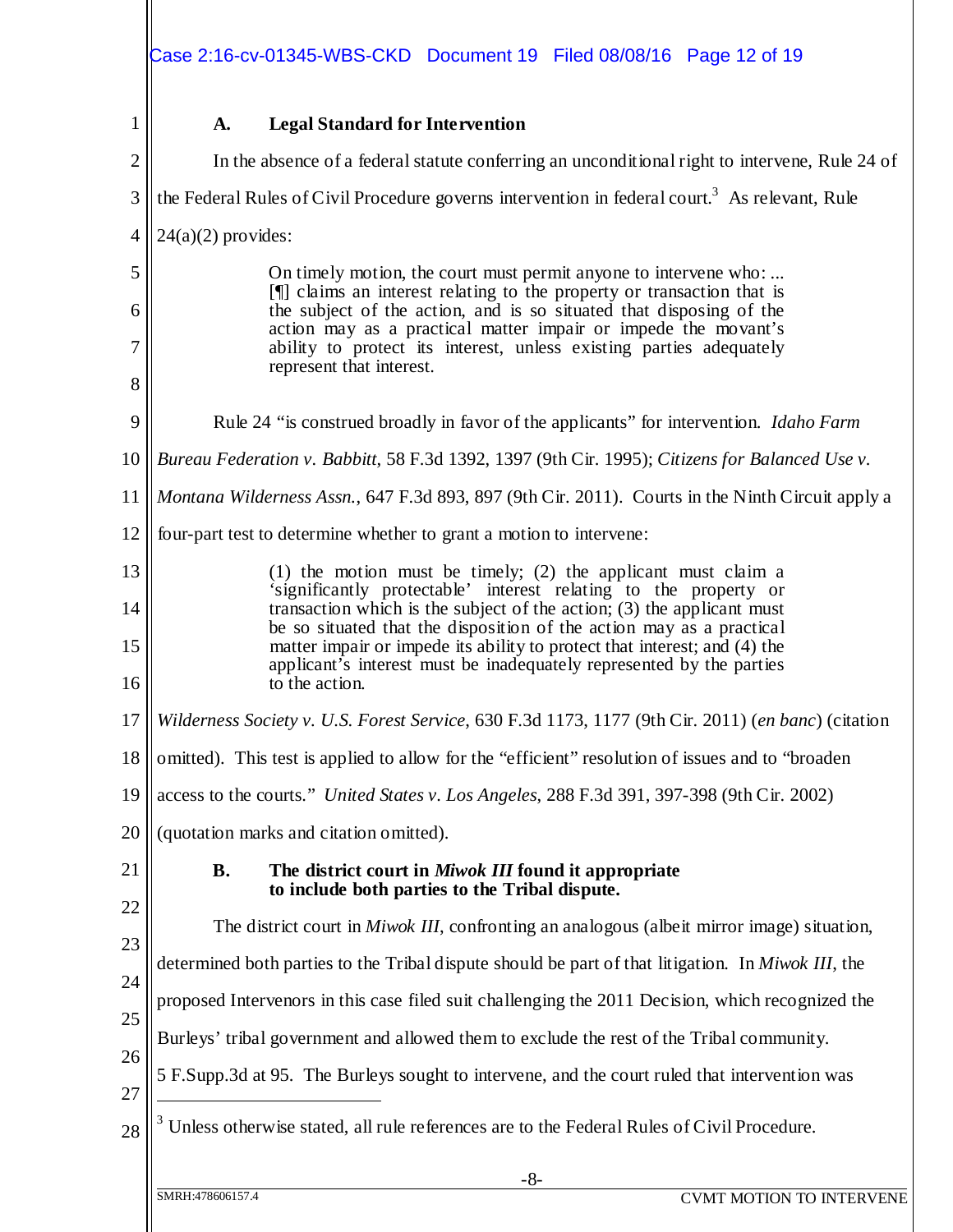1 2  $\parallel$  281 F.R.D. 43 (D.D.C. 2012).<sup>4</sup> warranted as a matter of right, applying the same four factors that govern here. *CVMT v. Salazar*,

| 3               | The court found the Burleys' motion was timely, because it was filed less than two months                                                                                                         |  |  |
|-----------------|---------------------------------------------------------------------------------------------------------------------------------------------------------------------------------------------------|--|--|
| $\overline{4}$  | after the complaint and before defendants had filed their answer. Id. at 47. It found the Burleys'                                                                                                |  |  |
| 5               | interest in being recognized as the Tribe's government, and potentially receiving federal funds,                                                                                                  |  |  |
| 6               | was a legally protected interest that would be impaired if the Tribal Council (proposed Intervenors                                                                                               |  |  |
| 7               | in this case but plaintiffs in <i>Miwok III</i> ) succeeded in overturning the 2011 Decision. <i>Id.</i> The court                                                                                |  |  |
| 8               | found the federal defendants could not adequately represent the Burleys' interest because,                                                                                                        |  |  |
| 9               | although both parties shared the ultimate objective of upholding the 2011 Decision, the United                                                                                                    |  |  |
| 10              | States did not share the Burleys' interest in recognition of their government and access to federal                                                                                               |  |  |
| 11              | funds. <i>Id.</i> at 47-48.                                                                                                                                                                       |  |  |
| 12              | As discussed below, intervention is warranted in this case for the same reasons.                                                                                                                  |  |  |
| 13              | $C_{\bullet}$<br>The motion to intervene is timely.                                                                                                                                               |  |  |
| 14              | Timeliness is the "threshold requirement" for intervention as of right. United States v.                                                                                                          |  |  |
| 15              | Oregon, 913 F.2d 576, 588 (9th Cir. 1990). In determining whether a motion to intervene is                                                                                                        |  |  |
| 16              | timely, courts consider three factors: "(1) the stage of the proceeding at which an applicant seeks                                                                                               |  |  |
| 17              | to intervene; (2) the prejudice to other parties; and (3) the reason for and length of the delay."                                                                                                |  |  |
| 18              | County of Orange v. Air California, 799 F.2d 535, 537 (9th Cir. 1986). This motion is timely,                                                                                                     |  |  |
| 19              | coming less than two months after the complaint was filed and approximately five weeks after the                                                                                                  |  |  |
| 20              | Burleys provided the Tribe with notice of this action. See CVMT v. Salazar, supra, 281 F.R.D.                                                                                                     |  |  |
| 21 <sub>1</sub> | at 47. The named Defendants have not filed an answer or any other response. The administrative                                                                                                    |  |  |
| 22              | record has not yet been compiled. The case remains in the nascent stages. Northwest Forest                                                                                                        |  |  |
| 23              |                                                                                                                                                                                                   |  |  |
| 24              |                                                                                                                                                                                                   |  |  |
| 25              | The court later denied the Burleys' motion to dismiss, which claimed they were an indispensable<br>party and could not be joined because of sovereign immunity. The court ruled the Burleys could |  |  |
| 26              | not exercise the Tribe's sovereign immunity but found them a necessary party for the same                                                                                                         |  |  |
| 27              | reasons that intervention was warranted and ordered them joined as a party defendant. CVMT v.<br>Salazar, 967 F.Supp.2d 84 (D.D.C. 2013).                                                         |  |  |

28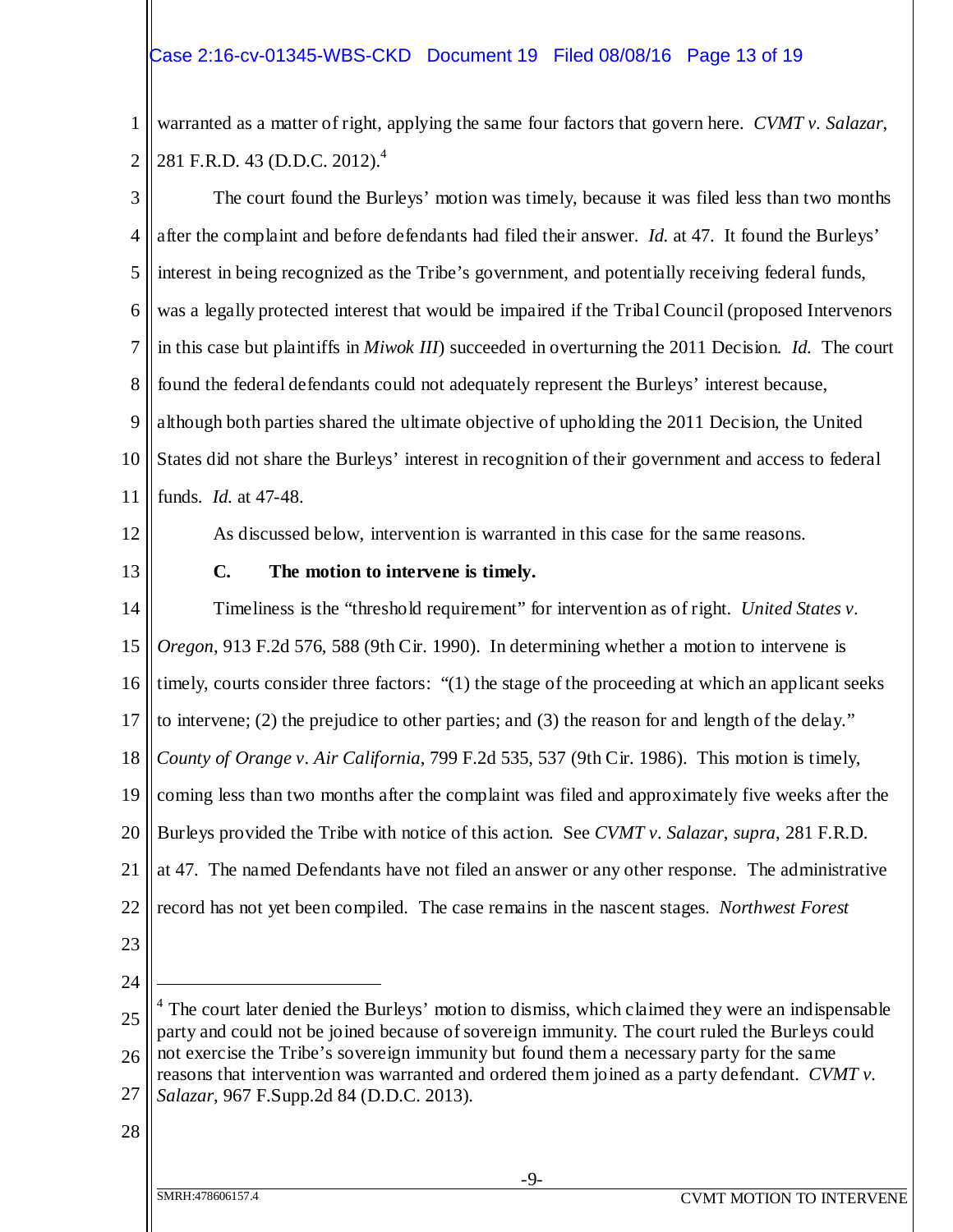1 2 *Resource Council v. Glickman*, 82 F.3d 825, 836-837 (9th Cir. 1996); *see also* 7C Wright, *et al.*, *Federal Practice and Procedure* §1916.

3 4 5 6 7 8 9 10 Intervention will not cause delay or prejudice. The only pending motion is the Burleys' Motion for Stay that the Court will hear on September 6, 2016 — the same date this motion is set for hearing. Intervenors have filed their proposed Opposition to the Motion for Stay concurrently with this motion and, if allowed to intervene, are prepared to file their Answer in Intervention within the time allowed for Defendants to answer. Intervenors do not seek to introduce new claims or inject issues unrelated to the Burleys' challenge to the 2015 Decision. Defendants have agreed to Intervention. Counsel for the Burleys has ignored requests for consent to intervene. (Rusk Decl. ¶¶ 4-7.)

11

#### **D. Intervenors have the required interest in the subject of this action.**

12 13 14 15 16 17 18 19 The Tribal Council has the required "interest relating to the property or transaction that is the subject of the action." Rule 24(a)(2). As in *Miwok III*, the Tribal Council (including each of the individual Council members) has a legally protectable interest in upholding the sovereignty of its Tribal government, the opportunity for recognition of the Tribal Council by the United States, and access to federal funding that is available for this Tribe.<sup>5</sup> *CVMT v. Salazar, supra,* 281 F.R.D. at 47. The 2013 Constitution ratifying the Tribal Council's authority represents years of effort to involve the Tribe's members in the process of Tribal organization, as detailed in the Tribal Council's Recognition Request. Recognition Request, Attachment 2, pp. 1-5.

20 21 22 23 24 Each of the individual Council members, and each of the 200 adult members (and their children) whom the Tribal Council represents, has an interest in being allowed to participate in Tribal organization as guaranteed by the 2015 Decision, and in enjoying the rights and responsibilities of Tribal membership. WhiteBear Decl.,  $\P$  13-14; Decl. of G. Ramirez, Jr.,  $\P$  13-

25

 $\overline{a}$ 

26 27 28  $<sup>5</sup>$  The 2015 Decision does not recognize the Tribal Council as the Tribe's government, but it</sup> establishes criteria that must be met for that recognition to occur and directs the BIA's Pacific Regional Director to receive additional submissions for the purpose of determining whether the 2013 Constitution and Tribal Council should be recognized as the Tribe's government. 2015 Decision at 6.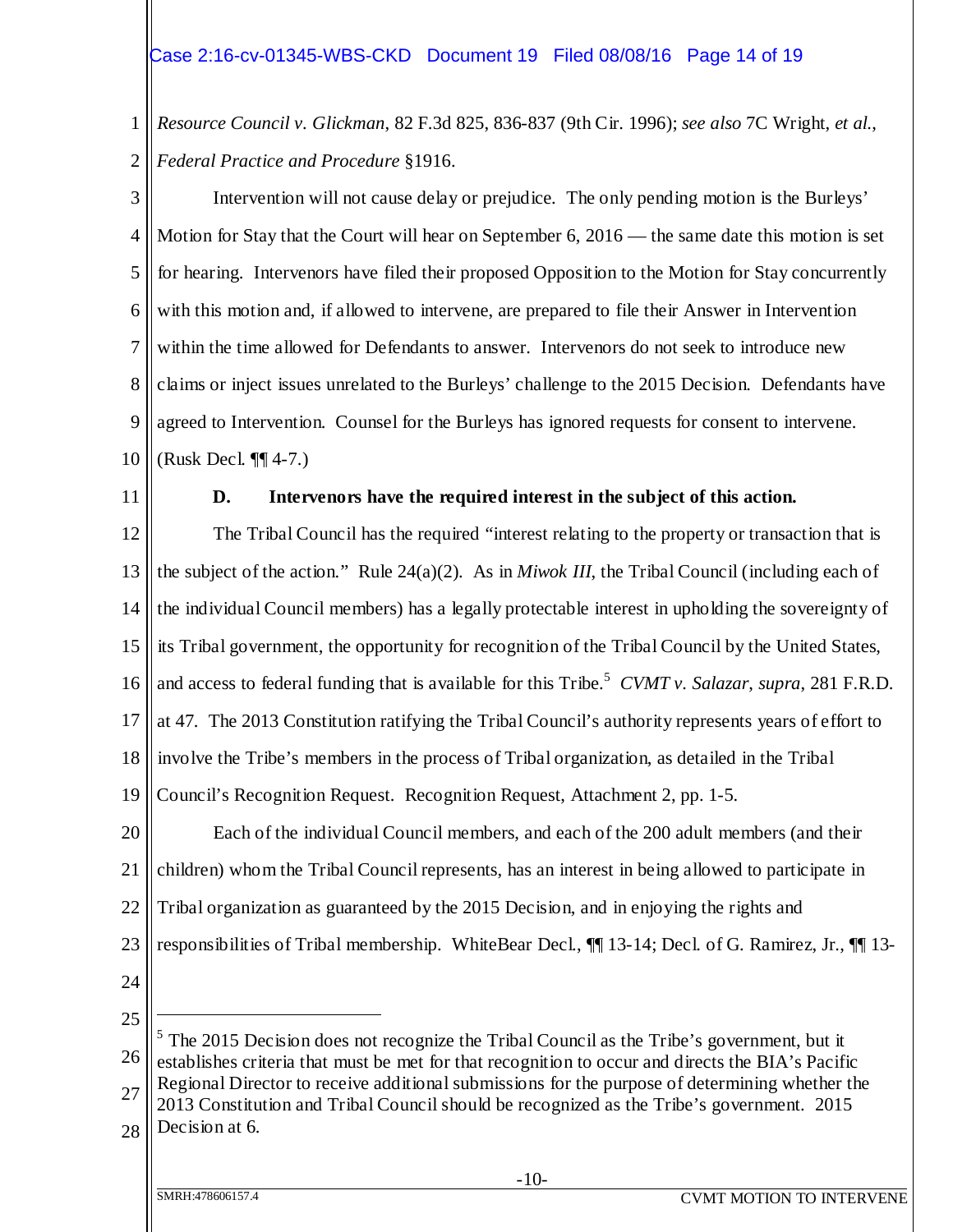1 2 14; Decl. of Antonia Lopez, ¶¶ 13-14; Decl. of M. Mendibles, ¶¶ 13-14; Decl. of I. Sandoval, ¶¶ 13-14; Decl. of Antoinette Lopez, ¶¶ 13-14; Decl. of Y. Dixie, ¶¶ 13-14.

3 4 5 6 7 8 9 The Tribe itself has a strong interest in restoring government-to-government relations with the United States and in protecting its sovereign right to define its membership without interference from the Burleys. *See CVMT v. Salazar*, 281 F.R.D. at 47. Its interest in upholding majoritarian values and ensuring the United States "deals only with a tribal government that actually represents the members of [the] tribe" is paramount. *Miwok I*, 424 F.Supp.2d at 201. The Tribe, the Tribal Council and its members all have an interest in protecting the rights secured through the litigation they successfully brought in *Miwok III* to overturn the 2011 Decision.

10 11 12 13 14 15 16 17 18 "[T]here is a relationship between the legally protected interests and the claims at issue." *Wilderness Society*, *supra*, 630 F.3d at 1179 (quotation marks and citation omitted). The Burleys claim the 2015 Decision, which affirms the right of all Tribal community members to participate in Tribal organization, is invalid. They ask the Court to overturn the 2015 Decision and enjoin the BIA from recognizing or providing funds to any government except their general council. They also seek a declaration that the Tribe's membership is limited to five people—*i.e.*, that none of the Tribal Council members or the hundreds of people the Tribal Council represents are Tribal members. FAC pp. 44-45. Intervenors' interest in defending the viability of the 2015 Decision easily satisfies the first prong of the test for intervention as of right.

19

#### **E. Disposition of the lawsuit would impair Intervenors' interests.**

20 21 22 23 24 25 26 27 28 Disposition of this lawsuit without proposed Intervenors' participation would impair their ability to protect their interests. The standard for impairment is a practical one: "If an absentee would be substantially affected in a practical sense by the determination made in an action, [the absentee] should, as a general rule, be entitled to intervene." *Southwest Center for Biological Diversity v. Berg*, 268 F.3d 810, 822 (9th Cir. 2001) (quoting Rule 24 advisory committee note to 1966 amendment). If the Burleys obtain the relief they seek, the Tribal Council members and other members will lose the right to participate in Tribal organization that is secured by the 2015 Decision, the Tribal Council will lose the opportunity for federal recognition and access to federal funding for Tribal government, the Burleys will be recognized as the Tribe's government, and all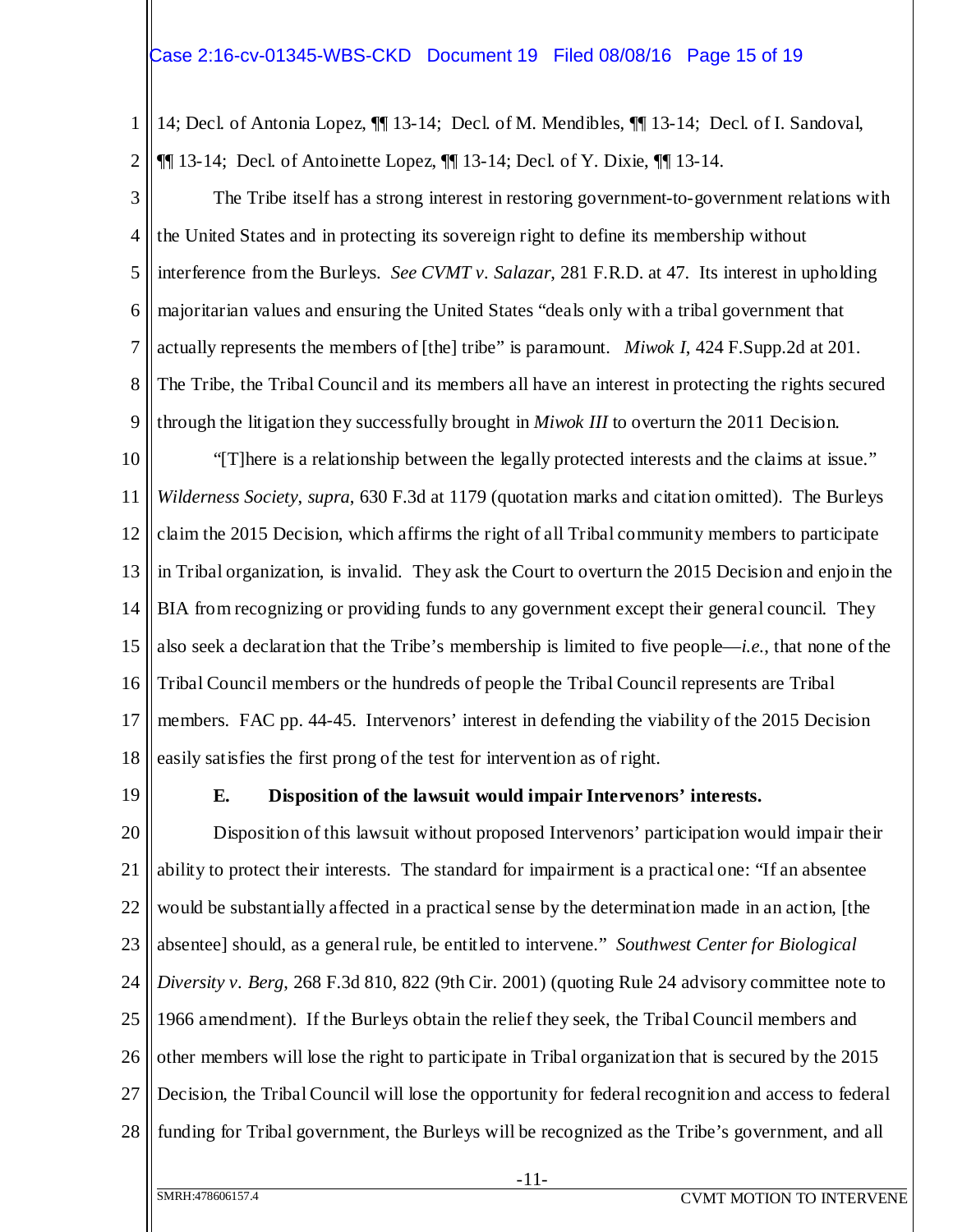#### Case 2:16-cv-01345-WBS-CKD Document 19 Filed 08/08/16 Page 16 of 19

1 2 3 4 members will lose their right to Tribal membership. FAC pp. 44-45. Thus, Intervenors "will suffer a practical impairment of [their] interests as a result of the pending litigation" without intervention. *California ex rel. Lockyer v. United States*, 450 F.3d 436, 441 (9th Cir. 2006); *see CVMT v. Salazar*, 281 F.R.D. at 47.

5 6 7 8 9 The ability to file separate litigation challenging future BIA actions would not prevent the harm that will occur if the 2015 Decision is overturned, and may be limited in any event by the potential *stare decisis* effect of the decision in this case. *Sierra Club v. EPA*, 995 F.2d 1478, 1486 (9th Cir. 1993), *abrogated on other grounds by Wilderness Soc. v. U.S. Forest Serv.*, 630 F.3d 1173 (9th Cir 2011).

10

#### **F. Federal defendants cannot adequately represent Intervenors' interests.**

11 12 13 14 15 Although proposed Intervenors bear the burden of showing that the existing parties may not adequately represent their interests, *Southwest Center for Biological Diversity*, 268 F.3d at 823, that burden is "minimal" and requires only a showing that representation of those interests by existing parties "may be" inadequate. *Trbovich v. United Mine Workers*, 404 U.S. 528, 538 n.10 (1972).

16 17 18 19 20 21 22 Given the past proceedings involving these parties, there is no question that federal Defendants may not adequately protect the interests of the Tribe, the Tribal Council and its members. As in *Miwok III*, federal defendants share an interest in upholding the 2015 Decision but do not share the Tribal Council's interest in federal recognition or access to federal funds. *CVMT v. Salazar*, *supra*, 281 F.R.D. at 47-48. Federal defendants also do not share the Tribe's interest in restoring government-to-government relations with the United States or in defining its membership. *Id.* at 47.

23 24 25 26 27 28 The BIA's history of reversals involving this Tribe reinforces the inadequacy of federal representation. After rejecting the Burleys' claims for years, the BIA made a "180-degree change of course" in the 2011 Decision. *Miwok III*, 5 F.Supp.3d at 99. Although it has now returned to its prior insistence that Tribal organization must reflect majoritarian values, it could change course again. This case is analogous to *Cherokee Nation of Oklahoma v. Babbitt,* 117 F.3d 1489, 1499 (D.C. Cir. 1997), which the district court relied on in *Miwok III*: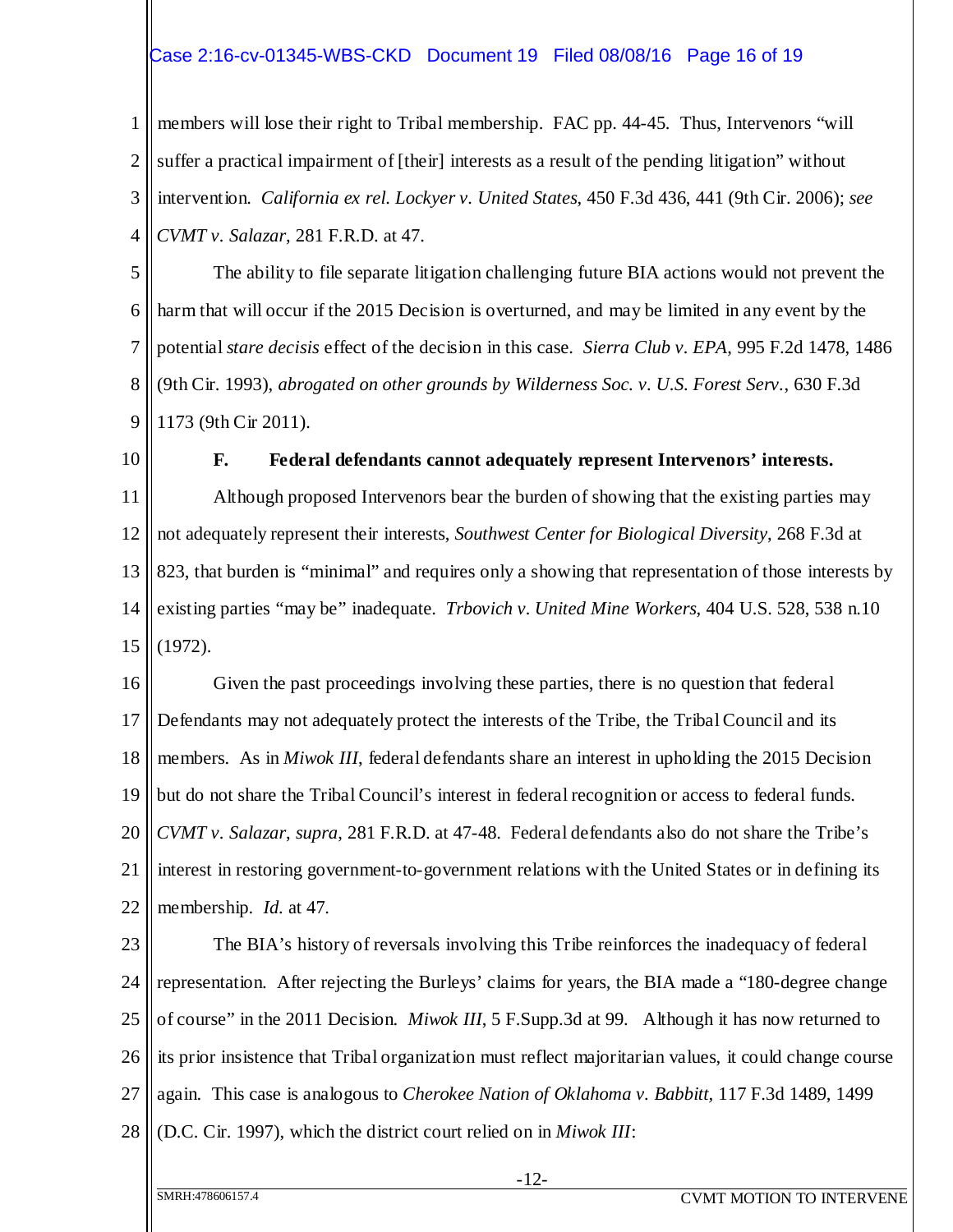## Case 2:16-cv-01345-WBS-CKD Document 19 Filed 08/08/16 Page 17 of 19

| 1              | "[A] though the Delawares and the Department currently take the same position                          |
|----------------|--------------------------------------------------------------------------------------------------------|
| $\overline{2}$ | regarding the Delawares' sovereignty, and to that extent their interests are the same,                 |
| 3              | the Department has twice reversed its position regarding the Delawares since                           |
| $\overline{4}$ | 1940 [T] he Department may reverse itself again. Moreover, even were the                               |
| 5              | Department vigorously to represent the Delawares  in the district court, the                           |
| 6              | Department might decide not to appeal any unfavorable decision." That this                             |
| 7              | precedent controls this case is self-evident.                                                          |
| 8              | CVMT v. Salazar, supra, 967 F.Supp.2d at 94 (quoting 117 F.3d at 1497).                                |
| 9              | Ninth Circuit precedent confirms this divergence of interests warrants intervention. $E.g.,$           |
| 10             | Southwest Center for Biological Diversity v. Berg, 268 F.3d 810 (9th Cir. 2001); Californians for      |
| 11             | Safe & Competitive Dump Truck Transp. v. Mendonca, 152 F.3d 1184, 1190 (9th Cir. 1998).                |
| 12             | Proposed Intervenors are also in a unique position to present evidence of the harms that               |
| 13             | would be caused by overturning or enjoining the 2015 Decision, which federal Defendants cannot         |
| 14             | be expected to offer. See, e.g., WhiteBear Decl. II 13-14.                                             |
| 15<br>16       | G.<br>In the alternative, proposed Intervenors satisfy<br>the standard for permissive intervention.    |
| 17             | Alternatively, the 2013 Tribal Government meets the standard for permissive intervention               |
| 18             | under Rule 24(b), which provides as relevant that, on "timely motion, the court may allow anyone       |
| 19             | to intervene who has a claim or defense that shares with the main action a common question of          |
| 20             | law or fact." Rule 24(b)(1). "Unlike Rule 24(a), a 'significant protectable interest' is not required  |
| 21             | by Rule 24(b) for intervention; all that is necessary for permissive intervention is that intervenor's |
| 22             | claim or defense and the main action have a question of law or fact in common." <i>Kootenai Tribe</i>  |
| 23             | of Idaho v. United States Forest Service, 313 F.3d 1094, 1108 (9th Cir. 2002), abrogated on other      |
| 24             | grounds by Wilderness Soc. v. U.S. Forest Serv., 630 F.3d 1173 (9th Cir 2011). Here Intervenors        |
| 25             | seek to participate so they can defend the validity of the 2015 Decision, which is the core issue      |
| 26             | raised by the Burleys' suit.                                                                           |
| 27             | Intervenor also have standing to participate in this lawsuit because they would be injured             |
| 28             | by a decision setting aside the 2015 Decision, and upholding the decision would prevent that           |
|                |                                                                                                        |
|                | $-13-$                                                                                                 |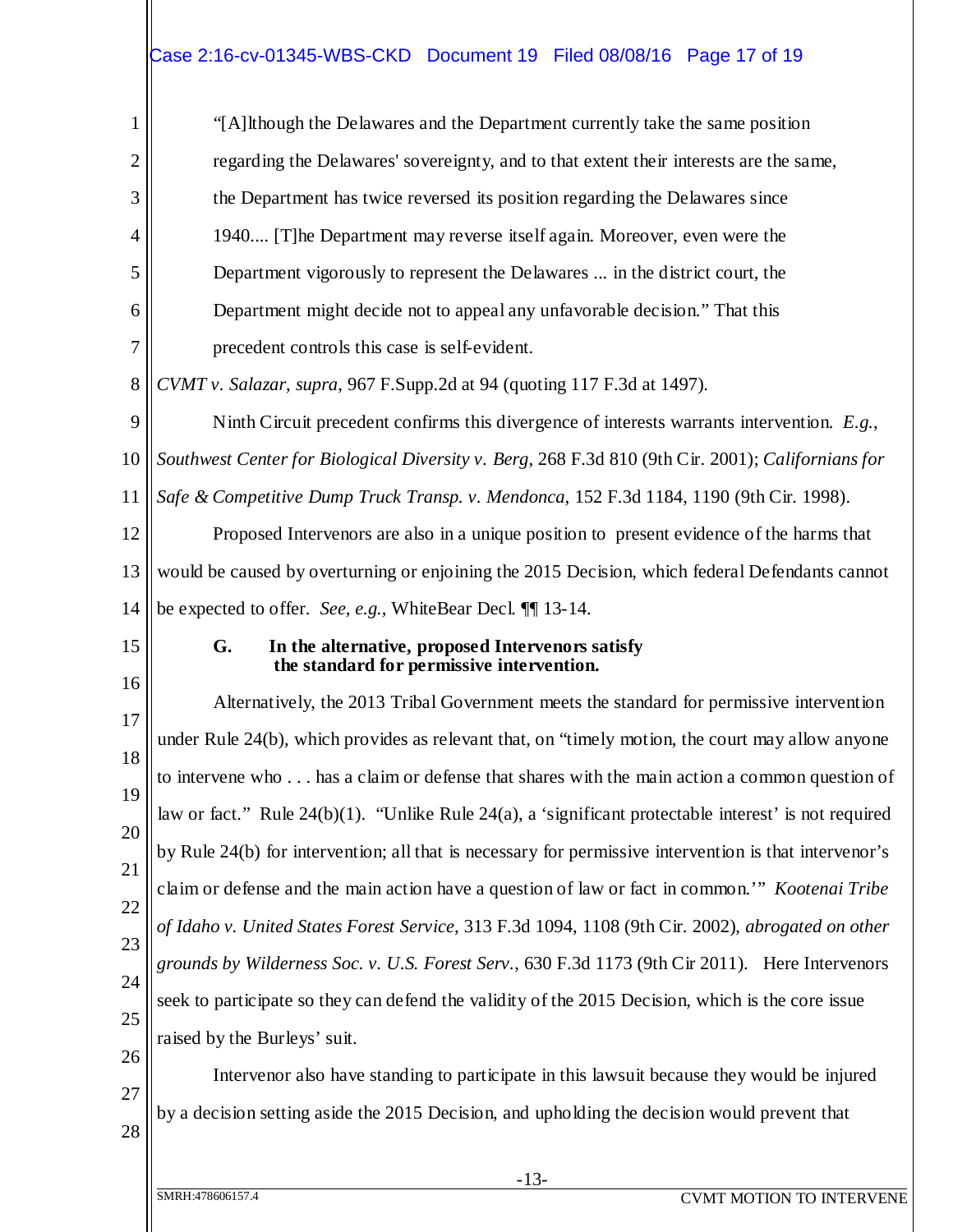#### Case 2:16-cv-01345-WBS-CKD Document 19 Filed 08/08/16 Page 18 of 19

1 2 3 4 5 6 injury. *See CVMT v. Salazar*, *supra*, 967 F.Supp.2d at 90-91; *CVMT v. Salazar*, *supra*, 281 F.R.D. at 46-47. Intervention also will not unduly delay or prejudice the adjudication of the original parties' rights, *see* Rule 24(b)(2), because the proposed intervention is timely for the reasons explained above and proposed Intervenors do not seek to expand the issues beyond those raised in the Burleys' complaint. *See generally Venegas v. Skaggs*, 867 F.2d 527, 529 (9th Cir. 1989), *aff'd,*  495 U.S. 82, 110 S.Ct. 1679 (1990).

7 **V. CONCLUSION** 

8 9 Proposed Intervenors ask the Court to grant the motion to intervene as of right or, in the alternative, to allow intervention with the permission of the Court.

10

11 Dated: August 8, 2016

| 12 |                  | ROBERT J. URAM<br><b>JAMES F. RUSK</b>       |
|----|------------------|----------------------------------------------|
| 13 |                  | SHEPPARD, MULLIN, RICHTER & HAMPTON LLP      |
| 14 |                  | Attorneys for Intervenor-Defendants          |
| 15 |                  |                                              |
| 16 |                  | By /s/ James F. Rusk<br><b>JAMES F. RUSK</b> |
| 17 |                  |                                              |
| 18 |                  |                                              |
| 19 |                  |                                              |
| 20 |                  |                                              |
| 21 |                  |                                              |
| 22 |                  |                                              |
| 23 |                  |                                              |
| 24 |                  |                                              |
| 25 |                  |                                              |
| 26 |                  |                                              |
| 27 |                  |                                              |
| 28 |                  |                                              |
|    |                  | $-14-$                                       |
|    | SMRH:478606157.4 | <b>CVMT MOTION TO INTERVENE</b>              |
|    |                  |                                              |